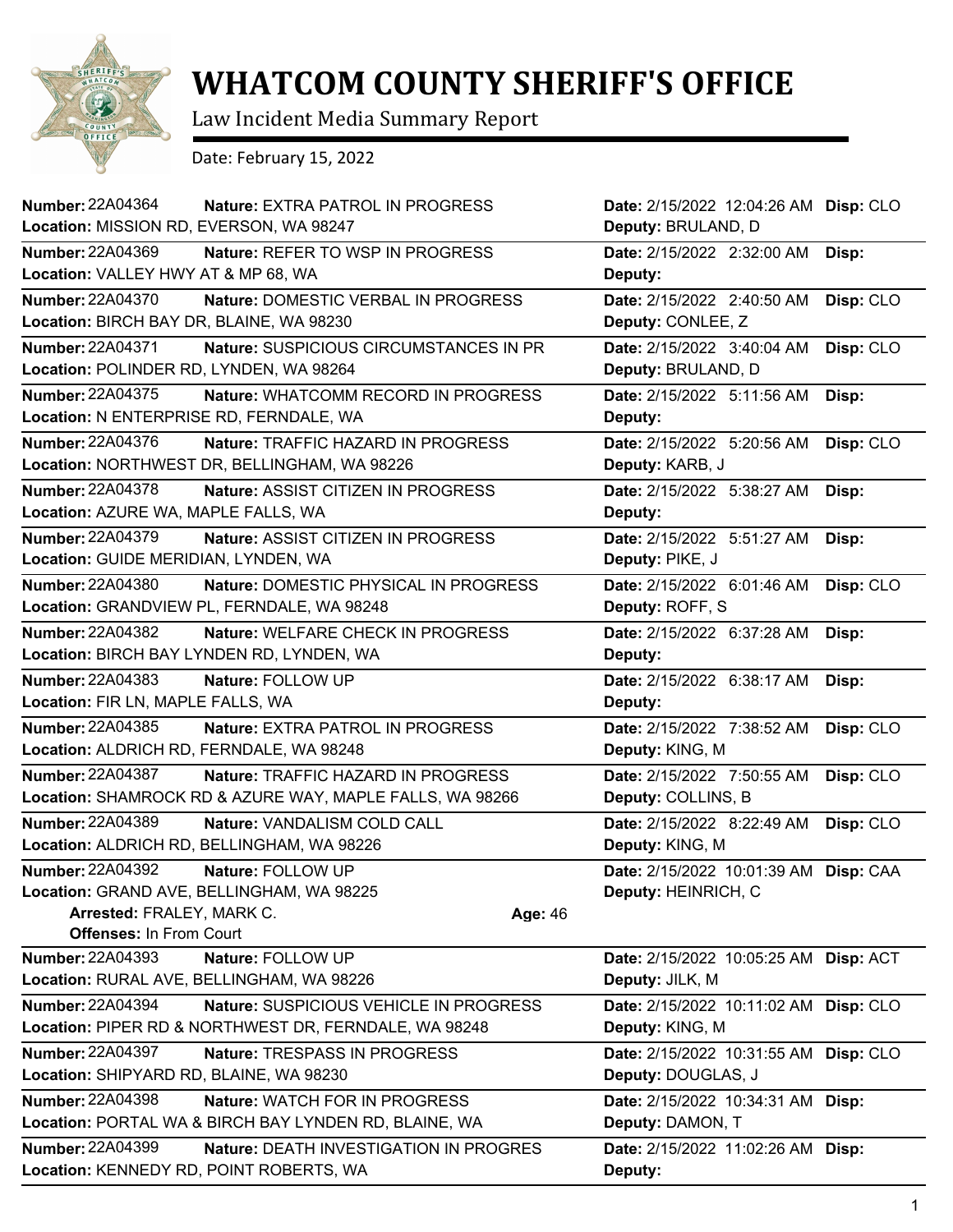| <b>Number: 22A04400</b>                  | Nature: SUSPICIOUS CIRCUMSTANCES COLD                       |                | Date: 2/15/2022 11:03:54 AM Disp: CLO |           |
|------------------------------------------|-------------------------------------------------------------|----------------|---------------------------------------|-----------|
|                                          | Location: KENDALL RD, MAPLE FALLS, WA 98266                 |                | Deputy: SMITH, A                      |           |
| <b>Number: 22A04401</b>                  | Nature: DOMESTIC PHYSICAL COLD CALL                         |                | Date: 2/15/2022 11:27:11 AM Disp: ACT |           |
|                                          | Location: YEW STREET RD SPC A10, BELLINGHAM, WA 98229       |                | Deputy: COLLINS, B                    |           |
| <b>Number: 22A04402</b>                  | Nature: DISORDERLY CONDUCT IN PROGRESS                      |                | Date: 2/15/2022 11:39:37 AM Disp: CLO |           |
|                                          | Location: FRIDAY CREEK RD, BELLINGHAM, WA 98229             |                | Deputy: KLIX, J                       |           |
| <b>Number: 22A04403</b>                  | Nature: FOLLOW UP                                           |                | Date: 2/15/2022 11:47:37 AM Disp: CAA |           |
|                                          | Location: GRAND AVE, BELLINGHAM, WA 98225                   |                | Deputy: HEINRICH, C                   |           |
| Arrested: HOMMES, JACOB A.               |                                                             | <b>Age: 22</b> |                                       |           |
| <b>Offenses: In From Court</b>           |                                                             |                |                                       |           |
| <b>Number: 22A04404</b>                  | Nature: SUSPICIOUS VEHICLE IN PROGRESS                      |                | Date: 2/15/2022 11:52:28 AM Disp: CLO |           |
| Location: LINCOLN RD, BLAINE, WA 98230   |                                                             |                | Deputy: DOUGLAS, J                    |           |
| Number: 22A04405                         | Nature: HOT ROD COLD CALL                                   |                | Date: 2/15/2022 12:10:11 PM Disp:     |           |
| Location: DEMING RD, DEMING, WA          |                                                             |                | Deputy: MOYES, K                      |           |
| Number: 22A04406                         | Nature: WHATCOMM RECORD IN PROGRESS                         |                | Date: 2/15/2022 12:17:48 PM Disp:     |           |
| Location: LAKE LOUISE RD, BELLINGHAM, WA |                                                             |                | Deputy:                               |           |
| <b>Number: 22A04408</b>                  | Nature: ASSIST AGENCY IN PROGRESS                           |                | Date: 2/15/2022 12:40:07 PM Disp:     |           |
| Location: SEMIAHMOO PK, BLAINE, WA       |                                                             |                | Deputy: ROFF, S                       |           |
| <b>Number: 22A04409</b>                  | Nature: ASSIST AGENCY IN PROGRESS                           |                | Date: 2/15/2022 12:37:59 PM Disp: CLO |           |
|                                          | Location: WILLEYS LAKE RD, FERNDALE, WA 98248               |                | Deputy: DOUGLAS, J                    |           |
| <b>Number: 22A04410</b>                  | Nature: DOMESTIC VERBAL IN PROGRESS                         |                | Date: 2/15/2022 12:37:53 PM Disp:     |           |
| Location: H STREET RD, BLAINE, WA        |                                                             |                | Deputy: DAMON, T                      |           |
| Number: 22A04412                         | Nature: PROWLER COLD CALL                                   |                | Date: 2/15/2022 1:42:33 PM            | Disp:     |
|                                          | Location: LAKE WHATCOM BL, SEDRO WOOLLEY, WA                |                | Deputy: COLLINS, B                    |           |
| Number: 22A04414                         | Nature: TRAFFIC PURSUIT                                     |                | Date: 2/15/2022 2:05:34 PM            | Disp:     |
|                                          | Location: WM RED JACKET LIGH KA & /COAST GUARD DESCR BE, WA |                | Deputy: DAMON, T                      |           |
| Number: 22A04416                         | Nature: SERVE PAPERS IN PROGRESS                            |                | Date: 2/15/2022 2:12:10 PM            | Disp:     |
| Location: ALDER ST, BLAINE, WA           |                                                             |                | Deputy: DAMON, T                      |           |
| <b>Number: 22A04417</b>                  | Nature: VEHICLE ABANDONED IN PROGRESS                       |                | Date: 2/15/2022 2:18:09 PM            | Disp: CLO |
|                                          | Location: E AXTON RD, BELLINGHAM, WA 98226                  |                | Deputy: SMITH, A                      |           |
| <b>Number: 22A04418</b>                  | Nature: REFER TO WSP IN PROGRESS                            |                | Date: 2/15/2022 2:30:45 PM            | Disp:     |
|                                          | Location: MT BAKER HW & SMITH RD, BELLINGHAM, WA            |                | Deputy:                               |           |
| <b>Number: 22A04420</b>                  | Nature: REFER TO WSP IN PROGRESS                            |                | Date: 2/15/2022 2:46:25 PM            | Disp:     |
| Location: GUIDE MERIDIAN & AXTON RD, WA  |                                                             |                | Deputy:                               |           |
| <b>Number: 22A04421</b>                  | Nature: SEX OFFENDER REGISTRATION                           |                | Date: 2/15/2022 2:49:49 PM            | Disp: CLO |
|                                          | Location: CLEO ROSE LN, FERNDALE, WA 98248                  |                | Deputy: MELLEMA, S                    |           |
| <b>Number: 22A04422</b>                  | Nature: WATCH FOR IN PROGRESS                               |                | Date: 2/15/2022 3:01:23 PM            | Disp:     |
| Location: MT BAKER HW, DEMING, WA        |                                                             |                | Deputy:                               |           |
| <b>Number: 22A04423</b>                  | Nature: SUSPICIOUS CIRCUMSTANCES IN PR                      |                | Date: 2/15/2022 3:04:46 PM            | Disp:     |
| Location: SUNRISE RD, CUSTER, WA 98240   |                                                             |                | Deputy: STAFFORD, M                   |           |
| <b>Number: 22A04424</b>                  | Nature: DOMESTIC PHYSICAL IN PROGRESS                       |                | Date: 2/15/2022 3:14:37 PM            | Disp: ACT |
|                                          | Location: LAWRENCE RD, EVERSON, WA 98247                    |                | Deputy: WRIGHT, M                     |           |
| Number: 22A04425                         | Nature: SECURITY CHECK IN PROGRESS                          |                | Date: 2/15/2022 3:34:18 PM            | Disp: CLO |
|                                          | Location: GUIDE MERIDIAN, BELLINGHAM, WA 98226              |                | Deputy: MELLEMA, S                    |           |
| Number: 22A04426                         | Nature: WATCH FOR IN PROGRESS                               |                | Date: 2/15/2022 3:40:24 PM            | Disp:     |
| Location: PACIFIC HW, BLAINE, WA         |                                                             |                | Deputy:                               |           |
| <b>Number: 22A04427</b>                  | Nature: HANGUP (911) IN PROGRESS                            |                | Date: 2/15/2022 3:44:27 PM            | Disp:     |
| Location: MUKLUK PL, BELLINGHAM, WA      |                                                             |                | Deputy:                               |           |
|                                          |                                                             |                |                                       |           |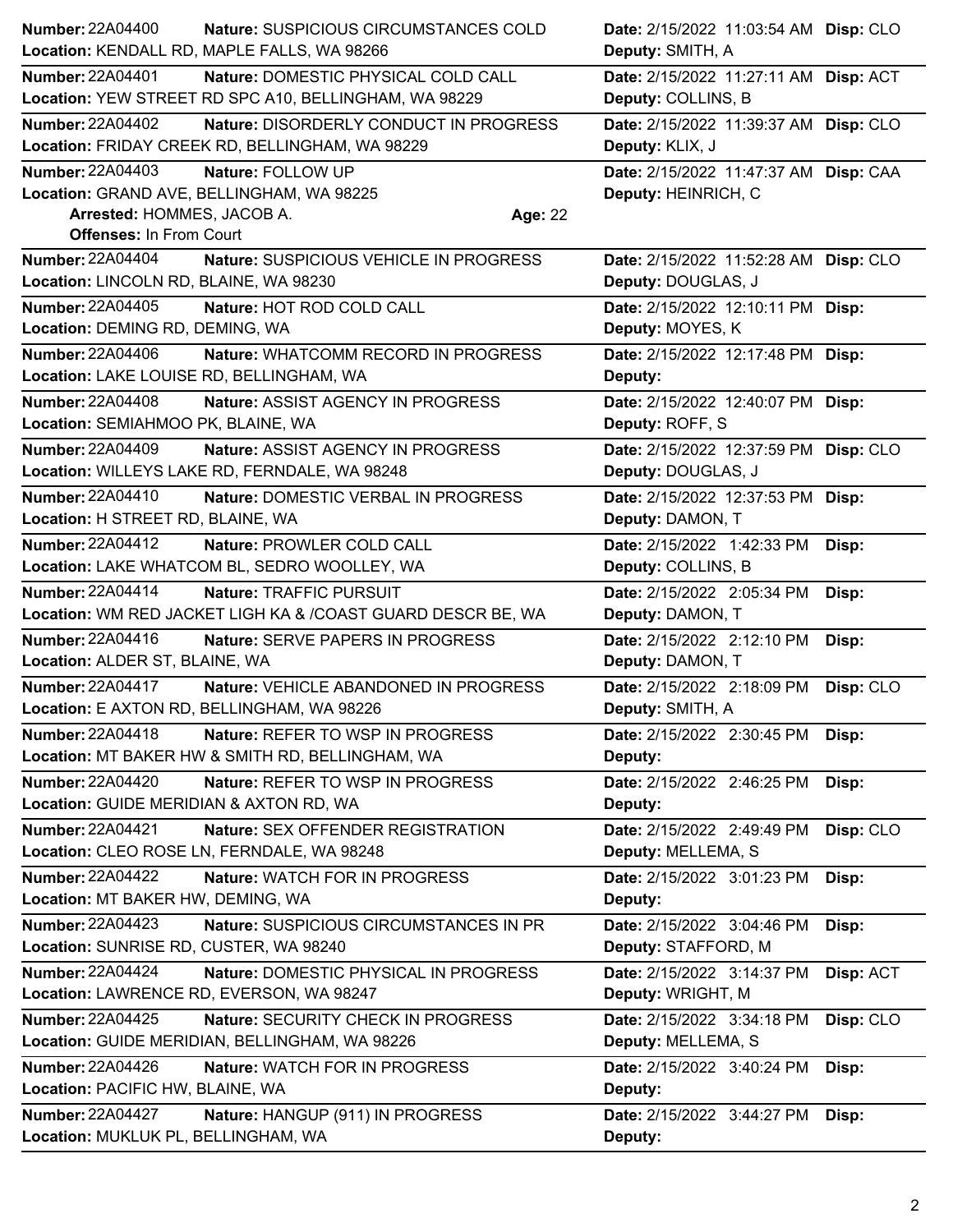| <b>Number: 22A04428</b>                  | Nature: SEX CRIME NO RAPE COLD CALL                   | Date: 2/15/2022 3:47:06 PM       | Disp: ACT |
|------------------------------------------|-------------------------------------------------------|----------------------------------|-----------|
| Location: E BADGER RD, EVERSON, WA 98247 |                                                       | Deputy: HEYSTEK, L               |           |
| <b>Number: 22A04429</b>                  | Nature: ALARM AUDIBLE IN PROGRESS                     | Date: 2/15/2022 3:51:45 PM       | Disp:     |
| Location: GUIDE MERIDIAN, LYNDEN, WA     |                                                       | Deputy:                          |           |
| <b>Number: 22A04430</b>                  | Nature: WATCH FOR IN PROGRESS                         | Date: 2/15/2022 3:51:38 PM       | Disp:     |
| Location: EAST ST, BLAINE, WA            |                                                       | Deputy:                          |           |
| <b>Number: 22A04431</b>                  | Nature: DOMESTIC ORDER VIOL COLD CALL                 | Date: 2/15/2022 4:01:58 PM       | Disp: ACT |
|                                          | Location: SANTA FE TRL, MAPLE FALLS, WA 98266         | Deputy: WRIGHT, M                |           |
| <b>Number: 22A04433</b>                  | Nature: ASSIST CITIZEN COLD CALL                      | Date: 2/15/2022 4:42:02 PM       | Disp: CLO |
|                                          | Location: GUIDE MERIDIAN, LYNDEN, WA 98264            | Deputy: CONLEE, Z                |           |
| <b>Number: 22A04434</b>                  | Nature: LANDLORD TENANT DISPUTE COLD C                | Date: 2/15/2022 4:46:21 PM       | Disp: CLO |
|                                          | Location: VALLEY CREST WA, BELLINGHAM, WA             | Deputy: CONLEE, Z                |           |
| <b>Number: 22A04435</b>                  | Nature: TRAFFIC HAZARD IN PROGRESS                    | Date: 2/15/2022 4:53:44 PM       | Disp:     |
|                                          | Location: BIRCH BAY LYNDEN RD & PERCIE RD, CUSTER, WA | Deputy: STAFFORD, M              |           |
| Number: 22A04436                         | Nature: SEX OFFENDER REGISTRATION                     | Date: 2/15/2022 4:59:30 PM       | Disp: CLO |
| Location: HAXTON WAY, FERNDALE, WA 98248 |                                                       | Deputy: MELLEMA, S               |           |
| <b>Number: 22A04437</b>                  | Nature: ASSIST CITIZEN COLD CALL                      | Date: 2/15/2022 5:07:23 PM       | Disp: CLO |
|                                          | Location: N LAKE SAMISH DR, BELLINGHAM, WA 98229      | Deputy: ANDERS, J                |           |
| <b>Number: 22A04439</b>                  | Nature: WELFARE CHECK IN PROGRESS                     | Date: 2/15/2022 5:21:10 PM       | Disp:     |
| Location: BOONE RD, BLAINE, WA           |                                                       | Deputy: STAFFORD, M              |           |
| <b>Number: 22A04440</b>                  | Nature: SUSPICIOUS PERSON IN PROGRESS                 | Date: 2/15/2022 6:03:27 PM       | Disp: CLO |
|                                          | Location: CHUCKANUT DR, BELLINGHAM, WA 98229          | Deputy: MELLEMA, S               |           |
| Number: 22A04441                         | Nature: SUSPICIOUS PERSON IN PROGRESS                 | Date: 2/15/2022 6:09:59 PM       | Disp:     |
| Location: HERON POINT LN, BELLINGHAM, WA |                                                       | Deputy:                          |           |
|                                          |                                                       |                                  |           |
| <b>Number: 22A04442</b>                  | Nature: SUSPICIOUS PERSON IN PROGRESS                 | Date: 2/15/2022 6:04:47 PM       | Disp:     |
| Location: HERON POINT LN, BELLINGHAM, WA |                                                       | Deputy:                          |           |
| Number: 22A04443                         | Nature: SUSPICIOUS PERSON IN PROGRESS                 | Date: 2/15/2022 6:18:56 PM       | Disp:     |
| Location: HERON POINT LN, BELLINGHAM, WA |                                                       | Deputy:                          |           |
| <b>Number: 22A04445</b>                  | Nature: FOLLOW UP                                     | Date: 2/15/2022 6:26:44 PM       | Disp: CLO |
| Location: FIR LN, MAPLE FALLS, WA 98266  |                                                       | Deputy: CONLEE, Z                |           |
| <b>Number: 22A04446</b>                  | Nature: CUSTODIAL INTERFERENCE IN PROG                | Date: 2/15/2022 6:33:31 PM Disp: |           |
| Location: ALDRICH RD, BELLINGHAM, WA     |                                                       | Deputy: STAFFORD, M              |           |
| <b>Number: 22A04447</b>                  | Nature: SEX OFFENDER REGISTRATION                     | Date: 2/15/2022 6:50:06 PM       | Disp: CLO |
| Location: HAZEL LN, BLAINE, WA 98230     |                                                       | Deputy: ANDERS, J                |           |
| Number: 22A04448                         | Nature: REFER TO WSP IN PROGRESS                      | Date: 2/15/2022 6:51:18 PM       | Disp:     |
|                                          | Location: BIRCH BAY LYNDEN RD & SB I5 AT, CUSTER, WA  | Deputy:                          |           |
| <b>Number: 22A04449</b>                  | Nature: TRAFFIC HAZARD IN PROGRESS                    | Date: 2/15/2022 7:09:54 PM       | Disp:     |
| Location: TOM RD, EVERSON, WA            |                                                       | Deputy:                          |           |
| <b>Number: 22A04450</b>                  | Nature: SEX OFFENDER REGISTRATION                     | Date: 2/15/2022 7:28:43 PM       | Disp: CLO |
| Location: E POLE RD, EVERSON, WA 98247   |                                                       | Deputy: ANDERS, J                |           |
| Number: 22A04451                         | Nature: PROWLER IN PROGRESS                           | Date: 2/15/2022 7:31:56 PM       | Disp:     |
| Location: E AXTON RD, BELLINGHAM, WA     |                                                       | Deputy: WRIGHT, M                |           |
| Number: 22A04452                         | Nature: ASSAULT WITH A WEAPON COLD CAL                | Date: 2/15/2022 7:42:22 PM       | Disp:     |
| Location: N ENTERPRISE RD, FERNDALE, WA  |                                                       | Deputy: STAFFORD, M              |           |
| <b>Number: 22A04453</b>                  | Nature: SEX OFFENDER REGISTRATION                     | Date: 2/15/2022 8:10:30 PM       | Disp: CLO |
| Location: BOB HALL RD, LYNDEN, WA 98264  |                                                       | Deputy: KARB, J                  |           |
| Number: 22A04456                         | Nature: RUNAWAY COLD CALL                             | Date: 2/15/2022 8:28:27 PM       | Disp:     |